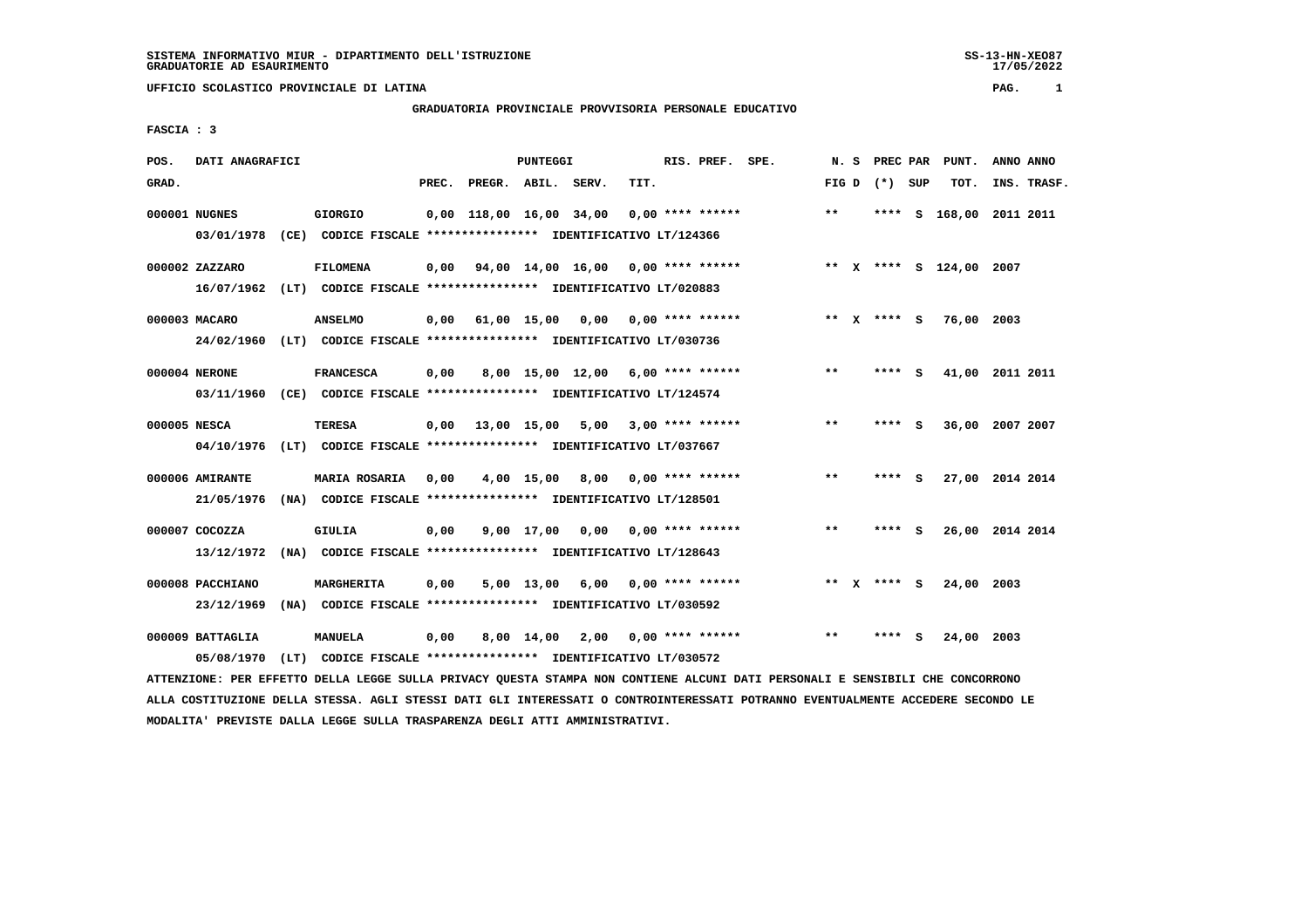**UFFICIO SCOLASTICO PROVINCIALE DI LATINA PAG. 2**

## **GRADUATORIA PROVINCIALE PROVVISORIA PERSONALE EDUCATIVO**

 $17/05/2022$ 

 **FASCIA : 3**

| POS.         | DATI ANAGRAFICI    |  | PUNTEGGI                                                                |       |                    |              |      |      | RIS. PREF. SPE. |                         |  | N.S   | PREC PAR    | PUNT. | ANNO ANNO       |           |             |
|--------------|--------------------|--|-------------------------------------------------------------------------|-------|--------------------|--------------|------|------|-----------------|-------------------------|--|-------|-------------|-------|-----------------|-----------|-------------|
| GRAD.        |                    |  |                                                                         | PREC. | PREGR. ABIL. SERV. |              |      | TIT. |                 |                         |  | FIG D | (*) SUP     |       | TOT.            |           | INS. TRASF. |
| 000010 VIOLA |                    |  | CONCETTA NADI                                                           | 0,00  |                    | 11,00 12,00  | 0,00 |      |                 | $0.00$ **** ******      |  | $* *$ | **** S      |       | 23,00 2005 2005 |           |             |
|              | 25/04/1978         |  | (RM) CODICE FISCALE **************** IDENTIFICATIVO LT/034804           |       |                    |              |      |      |                 |                         |  |       |             |       |                 |           |             |
| 000011 DENTE |                    |  | LUCIANA                                                                 | 0,00  |                    | 9,00 14,00   | 0,00 |      |                 | 0,00 **** ******        |  | $***$ | ****        | - 5   | 23,00 2019 2007 |           |             |
|              | 07/01/1973         |  | (NA) CODICE FISCALE **************** IDENTIFICATIVO LT/037466           |       |                    |              |      |      |                 |                         |  |       |             |       |                 |           |             |
| 000012 NUZZI |                    |  | MARGHERITA                                                              | 0,00  |                    | $6,00$ 11,00 |      |      |                 | $0,00$ 6,00 **** ****** |  | $* *$ | ****        | - S   | 23,00 2022 2007 |           |             |
|              | 15/08/1967         |  | (CE) CODICE FISCALE **************** IDENTIFICATIVO LT/037189           |       |                    |              |      |      |                 |                         |  |       |             |       |                 |           |             |
|              | 000013 REGGIO      |  | <b>EMANUELA</b>                                                         | 0.00  |                    | $3,00$ 13,00 | 0,00 |      |                 | 6,00 **** ******        |  |       | ** x **** s |       | 22,00 2022 2005 |           |             |
|              |                    |  | 04/02/1974 (LT) CODICE FISCALE *************** IDENTIFICATIVO LT/034794 |       |                    |              |      |      |                 |                         |  |       |             |       |                 |           |             |
|              | 000014 FILIGENZI   |  | <b>FEDERICA</b>                                                         | 0,00  |                    | 6,00 14,00   | 0,00 |      |                 | $0.00$ **** ******      |  | $* *$ | ****        | - S   | 20,00           | 2007 2007 |             |
|              | 23/01/1979         |  | (LT) CODICE FISCALE **************** IDENTIFICATIVO LT/037394           |       |                    |              |      |      |                 |                         |  |       |             |       |                 |           |             |
|              | 000015 DI TUCCI    |  | <b>DANIELA</b>                                                          | 0,00  |                    | 4,00 16,00   | 0.00 |      |                 | 0,00 **** ******        |  | $* *$ | **** S      |       | 20,00 2022      |           |             |
|              | 11/04/1965         |  | (LT) CODICE FISCALE **************** IDENTIFICATIVO LT/030580           |       |                    |              |      |      |                 |                         |  |       |             |       |                 |           |             |
|              | 000016 DI DOMENICO |  | <b>OLIMPIA</b>                                                          | 0,00  |                    | $3,00$ 16,00 | 0,00 |      |                 | 0,00 **** ******        |  | $* *$ | ****        | - S   | 19,00 2022 2022 |           |             |
|              | 13/07/1964         |  | (NA) CODICE FISCALE **************** IDENTIFICATIVO LT/326472           |       |                    |              |      |      |                 |                         |  |       |             |       |                 |           |             |
|              | 000017 BATTAGLIA   |  | <b>PAOLA</b>                                                            | 0,00  |                    | $6,00$ 12,00 | 0,00 |      |                 | $0.00$ **** ******      |  | $***$ | ****        | - 5   | 18,00           | 2003      |             |
|              | 12/09/1972         |  | (CA) CODICE FISCALE **************** IDENTIFICATIVO LT/028563           |       |                    |              |      |      |                 |                         |  |       |             |       |                 |           |             |
|              |                    |  |                                                                         |       |                    |              |      |      |                 |                         |  |       |             |       |                 |           |             |
|              | 000018 FREILES     |  | <b>SIMONA</b>                                                           | 0,00  |                    | 3,00 15,00   | 0,00 |      |                 | $0.00$ **** ******      |  | $* *$ | ****        | s     | 18,00           | 2019 2019 |             |
|              | 29/01/1977         |  | (NA) CODICE FISCALE **************** IDENTIFICATIVO LT/142766           |       |                    |              |      |      |                 |                         |  |       |             |       |                 |           |             |

 **ATTENZIONE: PER EFFETTO DELLA LEGGE SULLA PRIVACY QUESTA STAMPA NON CONTIENE ALCUNI DATI PERSONALI E SENSIBILI CHE CONCORRONO ALLA COSTITUZIONE DELLA STESSA. AGLI STESSI DATI GLI INTERESSATI O CONTROINTERESSATI POTRANNO EVENTUALMENTE ACCEDERE SECONDO LE MODALITA' PREVISTE DALLA LEGGE SULLA TRASPARENZA DEGLI ATTI AMMINISTRATIVI.**